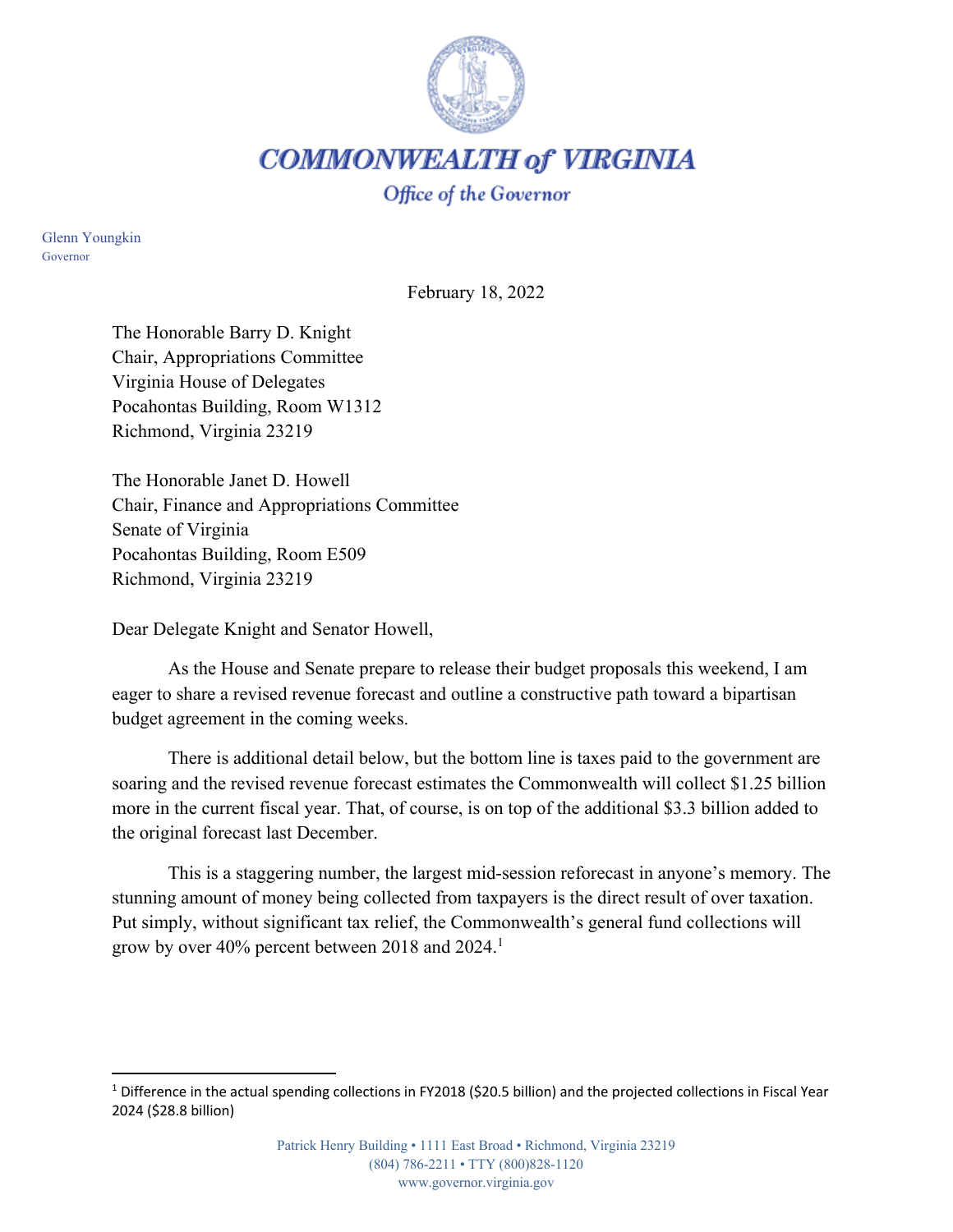In the next few weeks, as we put together a bipartisan budget agreement before the March  $12<sup>th</sup>$  deadline to adjourn, it is clear that we must return money to taxpayers to relieve the pressures of inflation and economic uncertainty felt by families and businesses.

Of the roughly \$13.4 billion<sup>2</sup> in unanticipated revenue the state will collect in this budget cycle, I am asking the General Assembly to return \$4.5 billion<sup>3</sup> to taxpayers. That leaves nearly \$9 billion in new revenue to invest in schools and teachers, law enforcement, behavioral health, and the other important priorities of the General Assembly. I am confident that we can provide tax relief for Virginia families and invest in our shared priorities.

## **MID-SESSION REFORECAST**

Looking more specifically at recent revenue figures, January 2022 was another month where our revenues significantly exceeded the prior year and our forecast. This is the sixth consecutive month where revenues exceeded the prior year's results by 15 percent or more versus our forecasted year-over-year growth rate of 4.2 percent.

Based upon that strong year to date performance, I have directed my Finance staff to perform a mid-session revenue forecast. We estimate that General Fund revenues will increase by \$1.25 billion for Fiscal Year 2022. After a required deposit into the Revenue Stabilization Fund of \$498.7 million, there is left an incremental unobligated, one-time balance of \$751.4 million.

My conclusion to raise our forecast for the year to approximate the year to date surplus as covered in the *Mid-Session Revenue Review* reflects a conservative view of the remainder of the year primarily based upon uncertainty in the outlook for nonwithholding tax receipts as a result of recent stock market volatility.

Given the surplus that these and the prior years' results have generated, the Commonwealth is in an extraordinary position to strengthen our financial position by further building our rainy day and other reserve funds, further reduce our long term pension plan obligations, invest in a number of strategic one time capital projects and, most importantly, return taxpayer money back to them, reduce our ongoing tax burden, and maintain Virginia's AAA bond rating.

## **ECONOMIC REALITY**

Our ability to do these things is great news but I want to be clear on my perspective that this positive outcome, as good as it is for Virginia, should not be considered as either an

 $2$  Sum of the difference between the FY2022 revenue forecast assumed in the 2021 Appropriation Act and the actual FFY2022 revenue, the projected FY2023 and FY2024 revenue.

<sup>&</sup>lt;sup>3</sup> Sum of the fiscal impacts of the proposed Tax Rebate, Doubling of the Standard Deduction, Veterans Retirement Subtraction, Grocery Tax Repeal, Small Business Tax Holiday and Paycheck Protection Act tax conformity.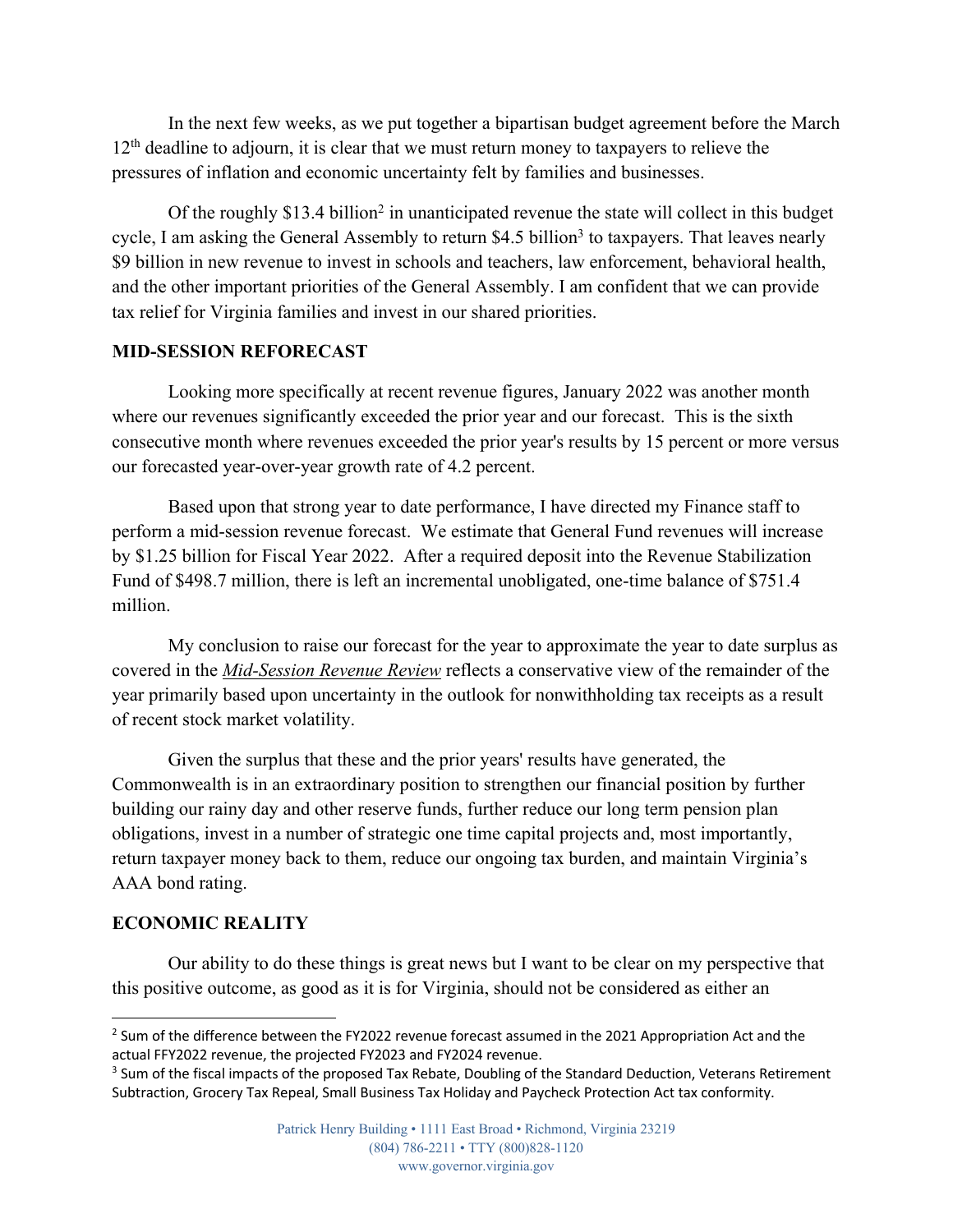indication or result of long-term economic success. Growth in our revenue receipts does not reflect an underlying growing economy.

Our challenge remains to effectively compete with our competitor states to our south to attract individuals, families and companies who will want to call Virginia their home and generate real, sustainable growth.

Looking back over the past eight years, or just since the pandemic began, Virginia is not competing at an elite level – despite our strong and unique assets and numerous accolades.

States to the south, including North Carolina, South Carolina, Georgia, Tennessee, Texas, and Florida, are beating us in all measures of growth. Over the past 8 years, Virginia saw net out migration of over 100,000 people. <sup>4</sup> Over the past five years Virginia has lost 74,000 jobs. That's dead last among competitor states who created an average of 250,000 jobs during the same period.5

More recently, Virginia now has  $210,000$  fewer jobs than prior to the pandemic,  $42<sup>nd</sup>$  in the country when it comes to recovery and, once again, last among competitor states.<sup>6</sup> Our labor participation rate, measuring eligible workers that are choosing not to take jobs that are clearly available, has declined over that same timeframe by more than three times the national rate.7 We have a labor shortage due to a lack of population growth and too many people continuing to sit on the sideline while there are 300,000 job openings, nearly 100,000 more than when we entered the pandemic.<sup>8</sup>

This shortage makes it difficult for existing companies, particularly smaller ones that need personnel to continue to prosper, which is why we are focused on workforce development and increasing our pipeline for talent.

## **CUTTING COSTS AND TAX RELIEF**

While there are many contributing factors to success in winning this battle for sustainable growth, one of the most important ingredients is the cost of living. As we all know, Virginia is a wonderful place to live with many unique assets but, unfortunately, our cost of living is too high and that is a factor in the decision to move here versus other states. Virginia is 30th in cost of living overall and our competitor states are all below us. $9$  A number of factors go into that

<sup>4</sup> "State-to-State Migration Flows," U.S. Census Bureau, U.S. Department of Commerce.

<sup>5</sup> "Total Employment." GDP and Personal Income. Regional Data. Bureau of Economic Analysis. U.S. Department of Commerce.

 $<sup>6</sup>$  Ibid.</sup>

<sup>7</sup> "Civilian Noninstitutional Population and Associated Rate and Ratio Measures for Model-Based Areas." Local Area Unemployment Statistics. Bureau of Labor Statistics. U.S. Department of Labor.

<sup>8</sup> "Virginia Job Openings and Labor Turnover." Virginia Employment Commission.

<sup>&</sup>lt;sup>9</sup> "Cost of Living Data Series." Missouri Economic Research and Information Center.